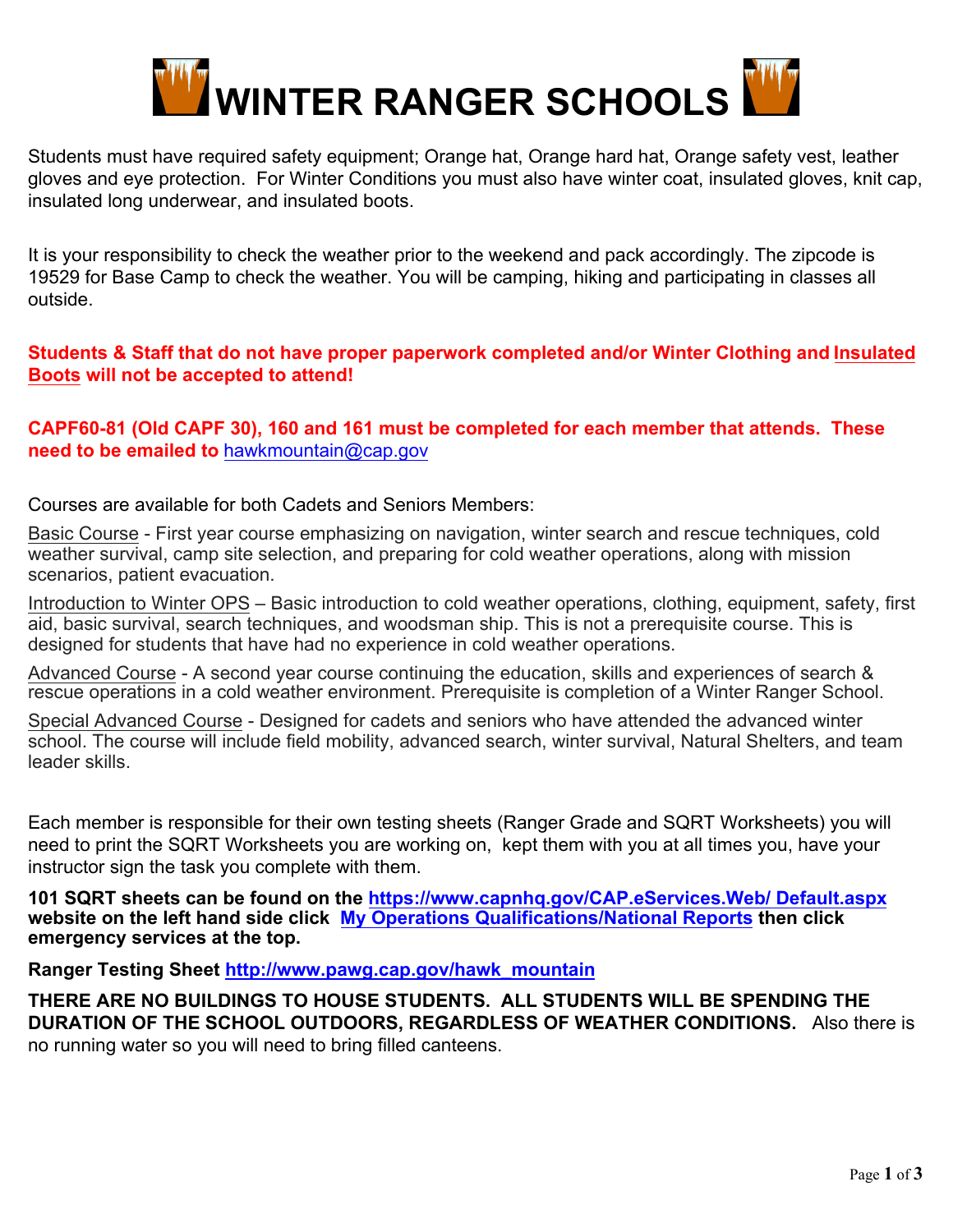# **CAPF60-81 (Old CAPF30), 160 and 161 must be completed for each member that attends. These need to be emailed to** hawkmountain@cap.gov

## **Minimum Equipment Required for Winter SAR Operations**

Items to be added to the standard weekend Packing List: [https://0b305c8b-6ed5-42a5-bc82-c822b2d80e2c.filesusr.com/](https://0b305c8b-6ed5-42a5-bc82-c822b2d80e2c.filesusr.com/ugd/056b63_9a00fbccc6ba45d8aa2396727b34ec69.pdf) ugd/056b63\_9a00fbccc6ba45d8aa2396727b34ec69.pdf

**Clothing** The base layer against the skin should be a wicking material like polypropylene that keeps the skin dry. Clothing made from cotton is not a good choice for winter operations; it accumulates moisture then gets cold. **It is more important to be warm than to be in proper uniform. Safety first!**

- BDU modified for comfort in cold weather don't forget your wallet and CAP ID card
- Wool or synthetic material long underwear NOT cotton
- Winter Coat: Parkas can be used, but four or five layers with the outer being windproof is a better solution than one big layer in the form of a heavy parka. Have the ability to dress up and down in layers according to the activity level. It is more important to be warm than to have an outer layer that "looks military." Expect to stand around inactive, losing heat and getting cold. Expect to hike in the woods carrying heavy loads, getting rather heated.
- Heavy knit hat, adjust your hard hat to fit comfortably over it
- Insulated gloves or mittens with water resistant shell and leather palm. These are in addition to leather gloves.
- Thermal Socks Ideally a wool, wool blend, or alpaca outer sock with polypropylene liner to wick away perspiration.
- **Boots -WATERPROOF, INSULATED COLD WEATHER BOOTS ARE REQUIRED!!**

# **Standard Combat Boots ARE NOT sufficient.**

- Optional Clothing Items
	- o Sweaters, vests, polypropylene shirts, windbreaker
	- o Gaiters are effective for snow (cover boots and lower portion of legs for protection)
	- o Snow shoes
	- o Ice cleats
	- o Snow or Ski Goggles
	- o Windproof Pants/Bibs

## Web Gear/Rugged Day Pack (For search and rescue activities, without the backpack)

- 2 quarts of water Students and Staff must bring water. There is no running water at either school location.
- Lots of snacks and food that does not require cooking
- Rain gear / Poncho
- Spare socks
- Flashlight and extra batteries headlamp is good
- Trash bags One large heavy duty bag can be used for an expedient shelter in emergency situations.
- Leather gloves In extreme cold, use inner liner gloves with outer shell mittens that are waterproof.
- Hand/foot warmers optional
- Matches Storm proof or strike anywhere matches are preferred. Vaseline impregnated cotton balls are an excellent fire starter and double for anti –chafing ointment or chapstick.

#### **Base layers**

- Synthetic T-Shirt
- Liner Gloves
- Pants/Tights
- Liner Socks

#### **Insulation layer**

- Warm Hat or Balaclava
- Light Jacket or Sweater
- Gloves or Mittens
- Warm Pants
- Wool Socks

#### **Shell layer**

- Snow or Ski Goggles
- Rain Jacket or Shell
- Outer Mittens
- Windproof Pants/Bibs
- Nylon Gaiters
- Waterproof Boots